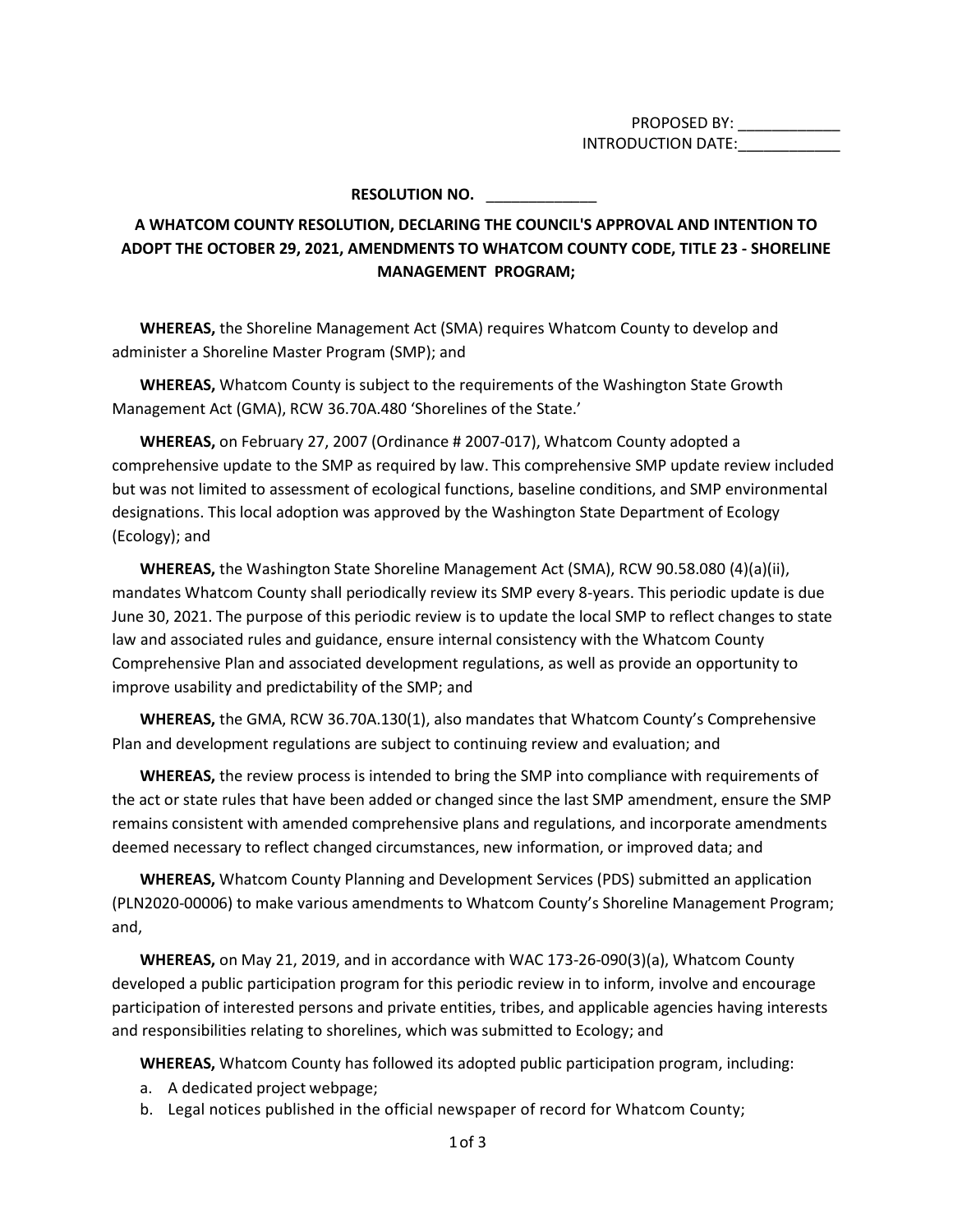- c. Electronic announcements and notifications to:
	- Subscribers of relevant lists in the Kitsap County Electronic Notification System;
	- Relevant County advisory groups; and
	- Relevant local, state and federal agencies, and community groups;
	- Federally recognized tribes with usual and accustomed areas in Whatcom County and relevant tribal organizations;
- d. Three public open houses;
- e. Meetings with citizen advisory groups and various interested parties;
- f. Two 30-day public review periods of the amendments, one prior to the Planning Commission review workshops (August – September 2020) and a joint public comment period with the Department of Ecology prior to their joint public hearing (March – April 2021).
- g. Eleven public workshops and a joint public hearing with the Planning Commission and Department of Ecology; and
- h. Ten public workshops and a public hearing with the County Council.

**WHEREAS,** Whatcom County used Ecology's checklist of legislative and rule amendments to review amendments to chapter 90.58 RCW and department guidelines that have occurred since the master program was last amended, and determine if local amendments are needed to maintain compliance in accordance with WAC 173-26-090(3)(b)(i); and

**WHEREAS,** with the assistance of a consultant and development of a consistency analysis, Whatcom County PDS proposed amendments to the Whatcom County Comprehensive Plan (Chapters 8 (Resource Lands), 10 (Environment), and 11 (Shorelines)) and WCC Titles 22 (Land Use & Development) and 23 (Shoreline Management Regulations), and WCC Chapter 16.16 (Critical Areas).

**WHEREAS,** following review and approval by the Whatcom County Council, a public participation plan, consistency analysis, and scoping document was developed to aid in developing the draft amendments.

**WHEREAS,** Whatcom County reviewed changes to the comprehensive plan and development regulations to determine if the shoreline master program policies and regulations remain consistent with them in accordance with WAC 173-26-090(3)(b)(ii); and

**WHEREAS,** Whatcom County considered whether to incorporate any amendments needed to reflect changed circumstances, new information or improved data in accordance with WAC 173-26- 090(3)(b)(iii); and

**WHEREAS,** the Whatcom County Planning Commission and County Council held public hearings on July 25 and August 7, 2019 (respectively) to receive testimony on topics the public believed should be addressed during the periodic review; and

**WHEREAS,** the Whatcom County Planning Commission completed a review of staff recommendations and prepared initial amendments; and

**WHEREAS,** Whatcom County consulted with the Department of Ecology early and often during the drafting of the amendments. Whatcom County worked collaboratively with the Department of Ecology to address local interests while ensuring proposed amendments are consistent with the policy of RCW 90.58.020 and applicable guidelines in accordance with WAC 173-26-104; and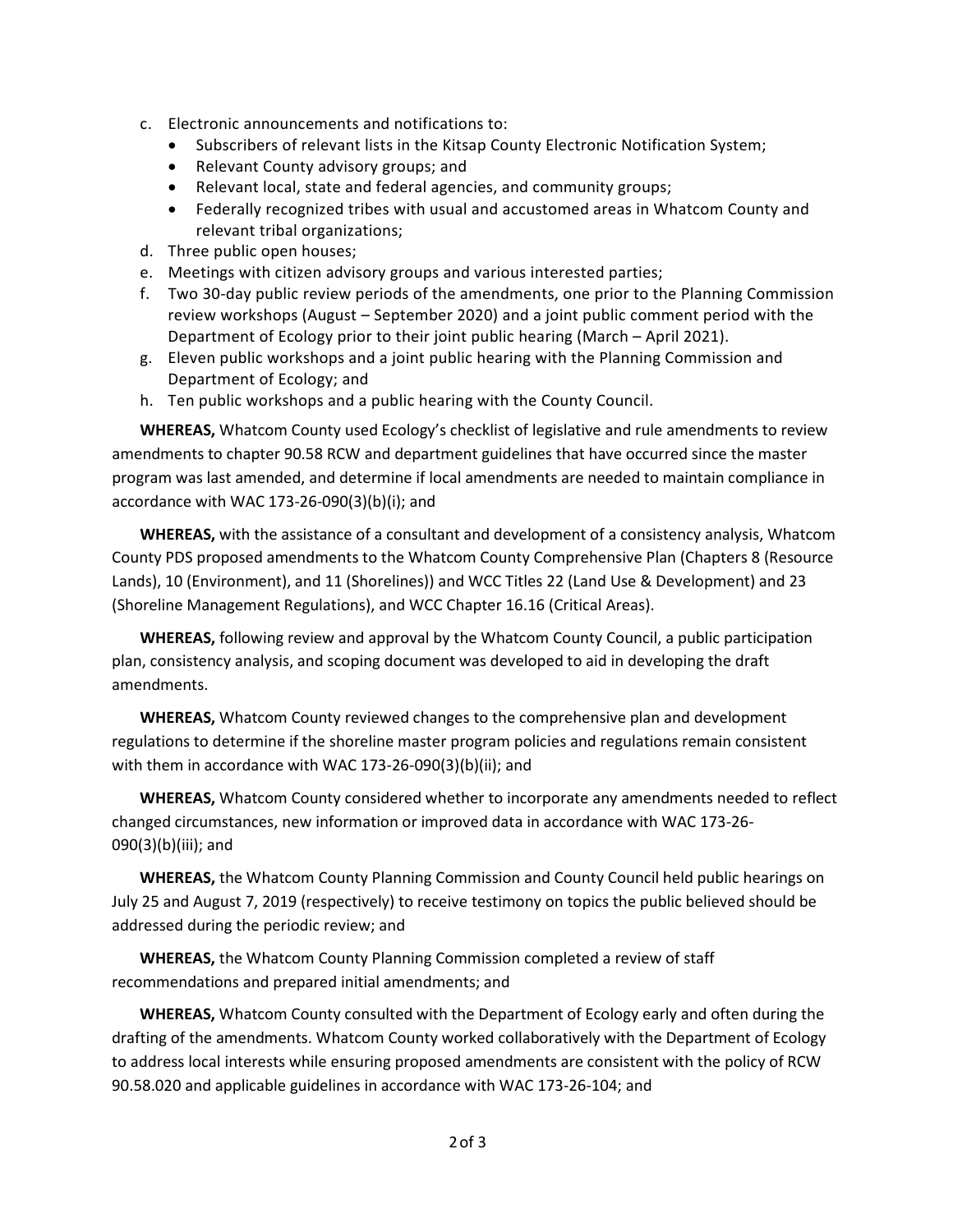**WHEREAS,** a State Environmental Policy Act (SEPA) environmental checklist was prepared and the Whatcom County SEPA responsible official issued and circulated a copy of the checklist and a Determination of Non-Significance (DNS) on February 18, 2021; and

**WHEREAS,** Whatcom County conducted a formal joint public comment period with the Department of Ecology in compliance with requirements of WAC 173-26-104; and

**WHEREAS,** Whatcom County published a legal notice in the Bellingham Herald on April 17, 2021, for a public hearing on the proposed staff recommendations, including a statement that the hearings were intended to address the periodic review in accordance with WAC 173-26-090(3)(c)(ii); and

**WHEREAS,** the Planning Commission took public testimony on the proposed staff recommendations at a public hearing on April 22, 2021; and

**WHEREAS,** the Planning Commission reviewed the public testimony and written comments on the proposed SMP revisions, and suggested revisions to the proposed amendments; and

**WHEREAS,** the Planning Commission recommended approval of the proposed amendments and forwarded it to the County Council for review and adoption on May 13, 2021; and

**WHEREAS,** Notice of the subject amendments was submitted to the Washington State Department of Commerce on March 12, 2021, for their 60-day review in accordance with WAC 173-26-100(5); and

**WHEREAS,** the Council held six public workshops to review the Planning Commission's recommendations; and,

**WHEREAS,** a Council Public Hearing Notice was posted in the Bellingham Herald on November 14, 2021; and

**WHEREAS,** the Council received public testimony at the public hearing of November 23, 2021, and reviewed said public testimony and written comments at a study session on December 7, 2021; and

**WHEREAS,** after considering all public comments and evidence, the Council determined that the proposed amendments comply with all applicable laws and rules; and

**WHEREAS,** as evidenced by the recommendation of the Surface Mining Advisory Committee, Title 23 already meets Council's intent to allow sand and gravel extraction within shoreline jurisdiction under certain circumstances as described in PLN2019-00011 and thus no amendments are proposed to achieve this; and,

**WHEREAS,** RCW 36.32.120(7) provides that the county legislative authorities shall make and enforce, by appropriate resolutions or ordinances, all such police and sanitary regulations as are not in conflict with state law; and

**WHEREAS,** the amendments are consistent with the Shoreline Management Act, Growth Management Act, Whatcom County Comprehensive Plan, and other applicable requirements.

**WHEREAS,** the proposed amendments reflect current local circumstances and promote the general public health, safety, morals and welfare.

**WHEREAS,** this completes the County's required process for periodic review in accordance with RCW 90.58.080(4) and applicable state guidelines (WAC 173-26).